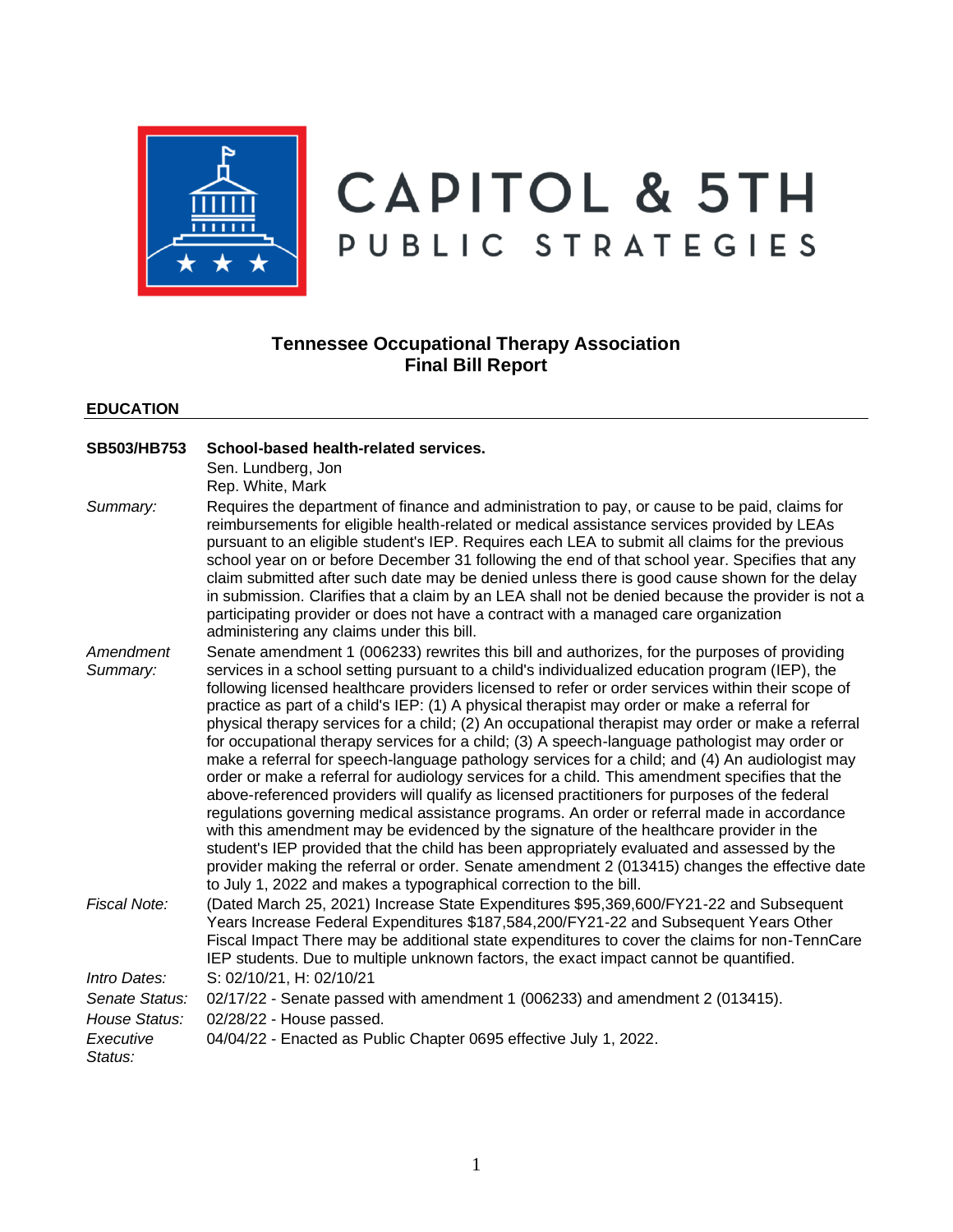## **HEALTH CARE**

| <b>SB530/HB635</b>              | Establishes a uniform definition for medical necessity and medically necessary.                                                                                                                                                                                                                                                                                                                                                                                                                                                                                                                                                                                                                                                                                                                                                                                                                                                                                                                                                                                                                                                                                                                                                                                                                                            |
|---------------------------------|----------------------------------------------------------------------------------------------------------------------------------------------------------------------------------------------------------------------------------------------------------------------------------------------------------------------------------------------------------------------------------------------------------------------------------------------------------------------------------------------------------------------------------------------------------------------------------------------------------------------------------------------------------------------------------------------------------------------------------------------------------------------------------------------------------------------------------------------------------------------------------------------------------------------------------------------------------------------------------------------------------------------------------------------------------------------------------------------------------------------------------------------------------------------------------------------------------------------------------------------------------------------------------------------------------------------------|
|                                 | Sen. Briggs, Richard                                                                                                                                                                                                                                                                                                                                                                                                                                                                                                                                                                                                                                                                                                                                                                                                                                                                                                                                                                                                                                                                                                                                                                                                                                                                                                       |
|                                 | Rep. Smith, Robin - RESIGNED 03-07-22                                                                                                                                                                                                                                                                                                                                                                                                                                                                                                                                                                                                                                                                                                                                                                                                                                                                                                                                                                                                                                                                                                                                                                                                                                                                                      |
| Summary:                        | Establishes the new definition of "medical necessity" and "medically necessary" as reasonably<br>calculated to prevent, diagnose, cure, alleviate or prevent worsening of conditions in the patient<br>that endanger life, cause suffering or pain, resulting in an illness or infirmity. Assuming that<br>there is no less costly treatment and that the doctor has completed an examination of the<br>patient and documented their rationale for the procedure. (16pp)                                                                                                                                                                                                                                                                                                                                                                                                                                                                                                                                                                                                                                                                                                                                                                                                                                                   |
| Amendment<br>Summary:           | House Insurance Committee amendment 1 (006238) deletes all language after the enacting<br>clause such that the substantive changes are: (1) to specify that patient's best interest is in the<br>opinion of the examining prescriber or healthcare provider; (2) adds language that establishes<br>medical necessity is presumed if the ailment, disease, or illness constitutes an emergency<br>medical condition as defined in 42 U.S.C. § 1395dd(e); and (3) removes the TennCare program<br>and CoverKids programs from the application of this legislation.                                                                                                                                                                                                                                                                                                                                                                                                                                                                                                                                                                                                                                                                                                                                                           |
| Fiscal Note:                    | (Dated March 11, 2021) On March 7, 2021, a fiscal note was issued for this legislation<br>estimating a fiscal impact as follows: Increase State Expenditures Exceeds \$65,798,400/FY21-<br>22 Exceeds \$69,124,200/FY22-23 and Subsequent Years Increase Federal Expenditures<br>Exceeds \$123,144,900/FY21-22 Exceeds \$123,411,500/FY22-23 and Subsequent Years<br>Increase Local Expenditures Exceeds \$777,400/FY21-22* Exceeds \$1,554,800/FY22-23 and<br>Subsequent Years*And an estimated impact to commerce as follows: Increase Business<br>Revenue Exceeds \$189,720,700/FY21-22 Exceeds \$192,535,700/FY22-23 and Subsequent<br>Years Increase Business Expenditures Less than \$189,720,700/FY21-22 Less than<br>\$192,535,700/FY22-23 and Subsequent Years Based on new information received from the<br>Division of Benefits Administration, the estimated fiscal impact has been corrected as follows:<br>(CORRECTED) Increase State Expenditures Exceeds \$67,331,200/FY21-22 Exceeds<br>\$72,189,800/FY22-23 and Subsequent Years Increase Federal Expenditures Exceeds<br>\$123,211,500/FY21-22 Exceeds \$123,544,800/FY22-23 and Subsequent Years Increase Local<br>Expenditures Exceeds \$731,000/FY21-22* Exceeds \$1,462,100/FY22-23 and Subsequent<br>Years* HB 635 - SB 530 (CORRECTED) 2Corrected |
| Intro Dates:                    | S: 02/10/21, H: 02/10/21                                                                                                                                                                                                                                                                                                                                                                                                                                                                                                                                                                                                                                                                                                                                                                                                                                                                                                                                                                                                                                                                                                                                                                                                                                                                                                   |
| Senate Status:<br>House Status: | 03/30/21 - Senate Commerce & Labor Committee deferred to first calendar of 2022.<br>04/20/21 - Failed in House Insurance Committee.                                                                                                                                                                                                                                                                                                                                                                                                                                                                                                                                                                                                                                                                                                                                                                                                                                                                                                                                                                                                                                                                                                                                                                                        |
| Executive<br>Status:            | 03/08/21 - Joint Council on Pensions and Insurance released to standing committees with<br>favorable comment.                                                                                                                                                                                                                                                                                                                                                                                                                                                                                                                                                                                                                                                                                                                                                                                                                                                                                                                                                                                                                                                                                                                                                                                                              |
| <b>SB554/HB449</b>              | Health care facilities - posting of services provided and price for such services.<br>Sen. Kyle, Sara<br>Rep. Hodges, Jason                                                                                                                                                                                                                                                                                                                                                                                                                                                                                                                                                                                                                                                                                                                                                                                                                                                                                                                                                                                                                                                                                                                                                                                                |
| Summary:                        | Requires healthcare facilities and healthcare providers to post a list of each healthcare services<br>provided at the facility or by provider and a price for the service. Requires healthcare facilities<br>and healthcare providers to accept the price as payment in full if any patient or third-party payer<br>on behalf of the patient pays the price in full within 30 days after the date the healthcare service<br>was provided.                                                                                                                                                                                                                                                                                                                                                                                                                                                                                                                                                                                                                                                                                                                                                                                                                                                                                  |
| Fiscal Note:                    | (Dated February 1, 2021) NOT SIGNIFICANT                                                                                                                                                                                                                                                                                                                                                                                                                                                                                                                                                                                                                                                                                                                                                                                                                                                                                                                                                                                                                                                                                                                                                                                                                                                                                   |
| Intro Dates:                    | S: 02/10/21, H: 02/08/21                                                                                                                                                                                                                                                                                                                                                                                                                                                                                                                                                                                                                                                                                                                                                                                                                                                                                                                                                                                                                                                                                                                                                                                                                                                                                                   |
| Senate Status:<br>House Status: | 03/15/22 - Taken off notice in Senate Commerce & Labor Committee.<br>03/08/22 - Taken off notice in House Health Subcommittee.                                                                                                                                                                                                                                                                                                                                                                                                                                                                                                                                                                                                                                                                                                                                                                                                                                                                                                                                                                                                                                                                                                                                                                                             |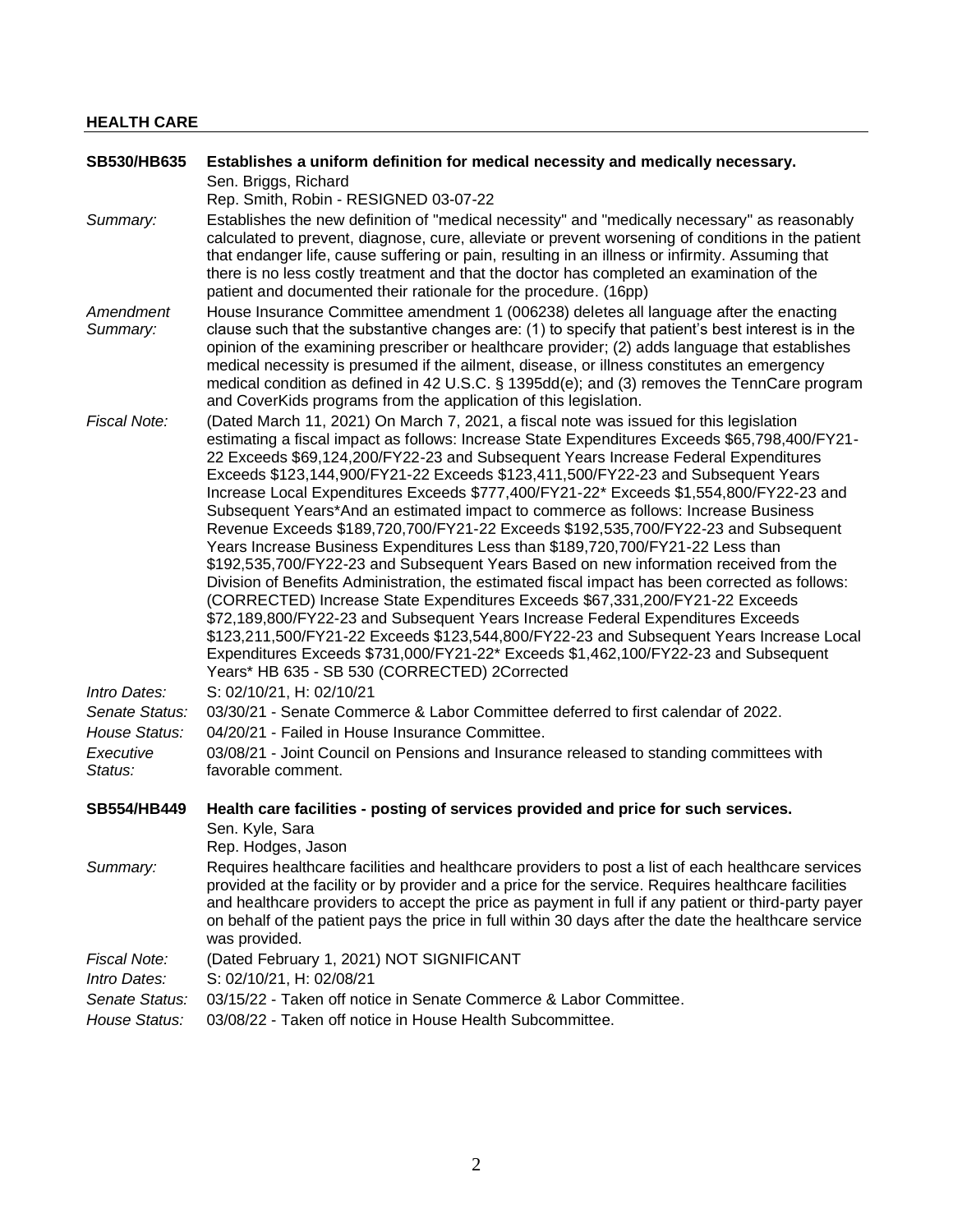| <b>SB568/HB702</b>                              | Time frame for notification of change of address to receive duplicate registration<br>certificate.                                                                                                                                                                                                                                                                                                                                                                                                                                                                                                                                                                                                                                                                                                                                                                                                                                                                                                                                                                                                                                                                     |
|-------------------------------------------------|------------------------------------------------------------------------------------------------------------------------------------------------------------------------------------------------------------------------------------------------------------------------------------------------------------------------------------------------------------------------------------------------------------------------------------------------------------------------------------------------------------------------------------------------------------------------------------------------------------------------------------------------------------------------------------------------------------------------------------------------------------------------------------------------------------------------------------------------------------------------------------------------------------------------------------------------------------------------------------------------------------------------------------------------------------------------------------------------------------------------------------------------------------------------|
|                                                 | Sen. Johnson, Jack<br>Rep. Whitson, Sam                                                                                                                                                                                                                                                                                                                                                                                                                                                                                                                                                                                                                                                                                                                                                                                                                                                                                                                                                                                                                                                                                                                                |
| Summary:                                        | Increases from 30 to 45 days the time within which a person issued a certificate of registration<br>by the division of health related boards must notify the division of a change of address to<br>receive a duplicate registration certificate. Broadly captioned.                                                                                                                                                                                                                                                                                                                                                                                                                                                                                                                                                                                                                                                                                                                                                                                                                                                                                                    |
| Amendment<br>Summary:                           | Senate amendment 1 (015167) rewrites this bill and prohibits a covered entity from doing the<br>following, solely on the basis of whether an individual has received or will receive a COVID-19<br>vaccine: (1) Considering an individual ineligible for transplantation or receipt of an anatomical<br>gift; (2) Denying medical or other services related to transplantation, including evaluation,<br>surgery, and counseling and treatment following transplantation; (3) Refusing to refer an<br>individual to a transplant center or specialist; (4) Refusing to place an individual on an organ or<br>tissue waiting list; or (5) Placing an individual at a position on an organ or tissue waiting list that<br>is lower than the position at which the individual would have been placed if not for the<br>individual's COVID-19 vaccine status. A "covered entity" is a healthcare provider; hospital;<br>ambulatory surgical treatment center; home care organization; or any other entity responsible<br>for matching anatomical gifts or organ donors to potential recipients. Senate amendment 2<br>(015772) changes the effective date to May 15, 2022. |
| Fiscal Note:                                    | (Dated February 10, 2021) NOT SIGNIFICANT                                                                                                                                                                                                                                                                                                                                                                                                                                                                                                                                                                                                                                                                                                                                                                                                                                                                                                                                                                                                                                                                                                                              |
| Intro Dates:<br>Senate Status:<br>House Status: | S: 02/10/21, H: 02/10/21<br>03/17/22 - Senate passed with amendment 1 (015167) and amendment 2 (015772).<br>03/24/22 - House passed.                                                                                                                                                                                                                                                                                                                                                                                                                                                                                                                                                                                                                                                                                                                                                                                                                                                                                                                                                                                                                                   |
| Executive<br>Status:                            | 04/13/22 - Enacted as Public Chapter 0769 effective May 15, 2022.                                                                                                                                                                                                                                                                                                                                                                                                                                                                                                                                                                                                                                                                                                                                                                                                                                                                                                                                                                                                                                                                                                      |
| SB869/HB639                                     | Agreement to receive medical services by an out-of-network provider can be provided by<br>electronic means.                                                                                                                                                                                                                                                                                                                                                                                                                                                                                                                                                                                                                                                                                                                                                                                                                                                                                                                                                                                                                                                            |
|                                                 | Sen. Massey, Becky<br>Rep. Helton, Esther                                                                                                                                                                                                                                                                                                                                                                                                                                                                                                                                                                                                                                                                                                                                                                                                                                                                                                                                                                                                                                                                                                                              |
| Summary:                                        | Permits a healthcare facility to provide by electronic means a method for an insured or a<br>personal representative of an insured to acknowledge and sign an agreement to receive<br>medical services by an out-of-network provider. Broadly captioned.                                                                                                                                                                                                                                                                                                                                                                                                                                                                                                                                                                                                                                                                                                                                                                                                                                                                                                               |
| Fiscal Note:<br>Intro Dates:                    | (Dated February 8, 2021) NOT SIGNIFICANT<br>S: 02/11/21, H: 02/10/21                                                                                                                                                                                                                                                                                                                                                                                                                                                                                                                                                                                                                                                                                                                                                                                                                                                                                                                                                                                                                                                                                                   |
| Senate Status:                                  | 02/22/21 - Referred to Senate Commerce & Labor Committee.                                                                                                                                                                                                                                                                                                                                                                                                                                                                                                                                                                                                                                                                                                                                                                                                                                                                                                                                                                                                                                                                                                              |
| House Status:                                   | 02/11/21 - Caption bill held on House clerk's desk.                                                                                                                                                                                                                                                                                                                                                                                                                                                                                                                                                                                                                                                                                                                                                                                                                                                                                                                                                                                                                                                                                                                    |
| <b>SB956/HB642</b>                              | Implicit bias training program for healthcare professionals and perinatal patient bill of<br>rights.<br>Sen. Yarbro, Jeff                                                                                                                                                                                                                                                                                                                                                                                                                                                                                                                                                                                                                                                                                                                                                                                                                                                                                                                                                                                                                                              |
|                                                 | Sen. Lamar, London                                                                                                                                                                                                                                                                                                                                                                                                                                                                                                                                                                                                                                                                                                                                                                                                                                                                                                                                                                                                                                                                                                                                                     |
| Summary:                                        | Requires the department of health and the maternal mortality review and prevention team to<br>create an evidence-based implicit bias training program for healthcare professionals.<br>Establishes requirements for the training program curriculum. Requires healthcare<br>professionals to take the training program for license renewal. Requires the department of<br>health to collect data regarding infant and maternal mortality for the purposes of making<br>ongoing improvements to the training program. Establishes a perinatal patient bill of rights and<br>requires that facilities give perinatal patients a copy of the bill of rights as soon as reasonably<br>practical following admission to the facility.                                                                                                                                                                                                                                                                                                                                                                                                                                       |
| Fiscal Note:                                    | (Dated March 14, 2021) Increase State Expenditures - \$110,900/FY21-22 \$66,300/FY22-23<br>and Subsequent Years                                                                                                                                                                                                                                                                                                                                                                                                                                                                                                                                                                                                                                                                                                                                                                                                                                                                                                                                                                                                                                                        |
| Intro Dates:                                    | S: 02/11/21, H: 02/10/21                                                                                                                                                                                                                                                                                                                                                                                                                                                                                                                                                                                                                                                                                                                                                                                                                                                                                                                                                                                                                                                                                                                                               |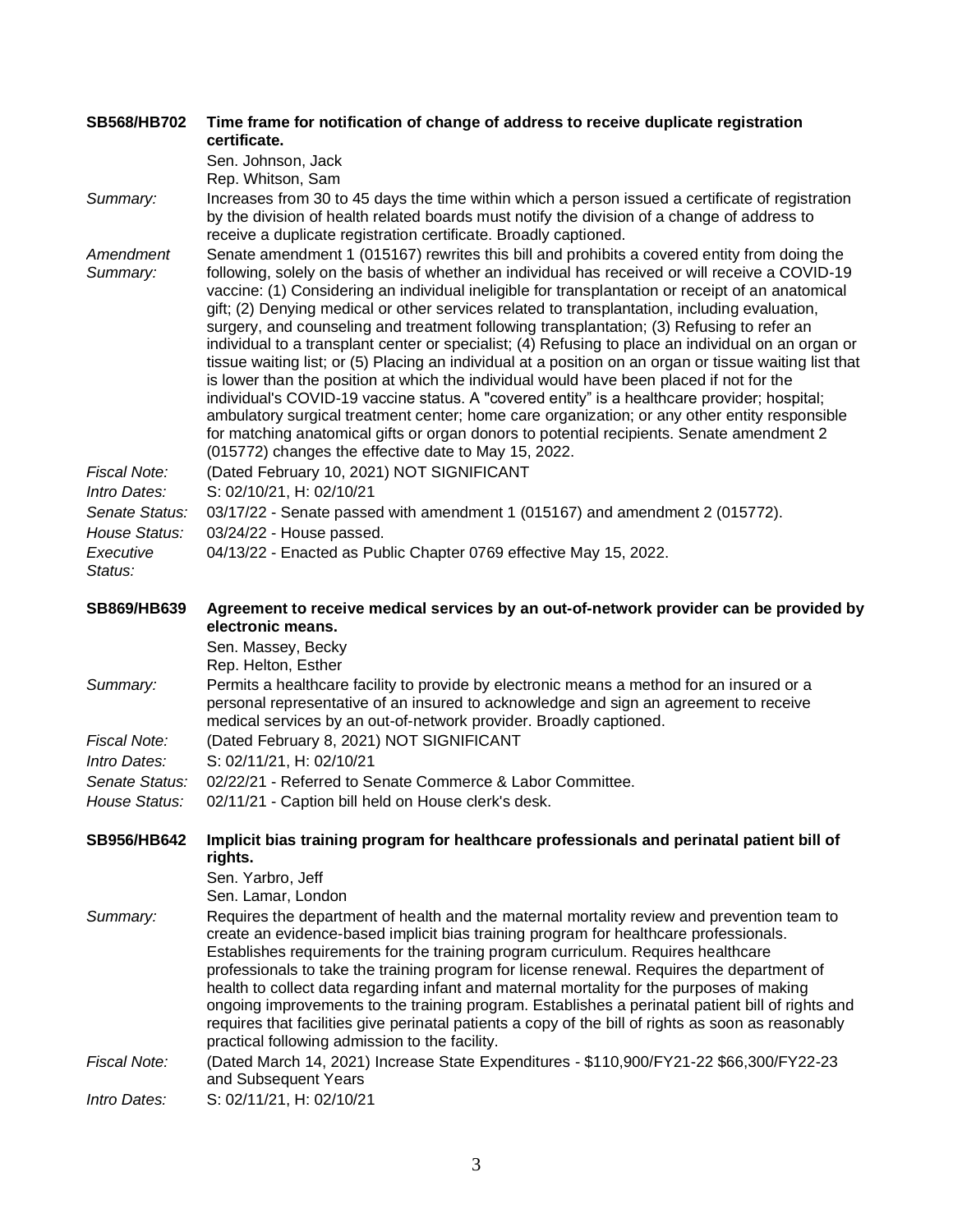| Senate Status: | 03/31/21 - Taken off notice in Senate Health & Welfare Committee.                                                                                                                                                                                                                                                                                                                                                                                                                                                                                                                                                                                                                                                                                                                                              |
|----------------|----------------------------------------------------------------------------------------------------------------------------------------------------------------------------------------------------------------------------------------------------------------------------------------------------------------------------------------------------------------------------------------------------------------------------------------------------------------------------------------------------------------------------------------------------------------------------------------------------------------------------------------------------------------------------------------------------------------------------------------------------------------------------------------------------------------|
| House Status:  | 03/30/21 - House Health Subcommittee deferred to summer study.                                                                                                                                                                                                                                                                                                                                                                                                                                                                                                                                                                                                                                                                                                                                                 |
| <b>SB1253</b>  | Disposal of controlled substances and prescription drugs.<br>Sen. Reeves, Shane                                                                                                                                                                                                                                                                                                                                                                                                                                                                                                                                                                                                                                                                                                                                |
| Summary:       | Requires the board of pharmacy and the board for licensing health care facilities to promulgate<br>rules to establish certain guidelines for pharmacies and facilities to provide for disposal of<br>unused controlled substances and prescription drugs.                                                                                                                                                                                                                                                                                                                                                                                                                                                                                                                                                      |
| Fiscal Note:   | (Dated April 4, 2021) NOT SIGNIFICANT                                                                                                                                                                                                                                                                                                                                                                                                                                                                                                                                                                                                                                                                                                                                                                          |
| Senate Status: | 02/22/21 - Referred to Senate Health & Welfare Committee.                                                                                                                                                                                                                                                                                                                                                                                                                                                                                                                                                                                                                                                                                                                                                      |
|                | SB1254/HB1357 Commissioner of health report regarding the Tennessee Prescription Safety Act of 2016.                                                                                                                                                                                                                                                                                                                                                                                                                                                                                                                                                                                                                                                                                                           |
|                | Sen. Reeves, Shane<br>Rep. Ramsey, Bob                                                                                                                                                                                                                                                                                                                                                                                                                                                                                                                                                                                                                                                                                                                                                                         |
| Summary:       | Changes, from March 1 to February 15, the date by which the commissioner of health must file<br>the annual report with the health committees of the general assembly regarding the Tennessee<br>Prescription Safety Act of 2016 program with respect to its effect on distribution and abuse of<br>controlled substances, including recommendations for improving control and prevention of<br>diversion of controlled substances in this state. Broadly captioned.                                                                                                                                                                                                                                                                                                                                            |
| Fiscal Note:   | (Dated February 19, 2021) NOT SIGNIFICANT                                                                                                                                                                                                                                                                                                                                                                                                                                                                                                                                                                                                                                                                                                                                                                      |
| Intro Dates:   | H: 02/24/21                                                                                                                                                                                                                                                                                                                                                                                                                                                                                                                                                                                                                                                                                                                                                                                                    |
| Senate Status: | 02/22/21 - Referred to Senate Judiciary Committee.                                                                                                                                                                                                                                                                                                                                                                                                                                                                                                                                                                                                                                                                                                                                                             |
| House Status:  | 02/25/21 - Caption bill held on House clerk's desk.                                                                                                                                                                                                                                                                                                                                                                                                                                                                                                                                                                                                                                                                                                                                                            |
|                | SB1329/HB1208 Filing of objection by health care institution opposing CON application.<br>Sen. Hensley, Joey<br>Rep. Travis, Ron                                                                                                                                                                                                                                                                                                                                                                                                                                                                                                                                                                                                                                                                               |
| Summary:       | Increases from 15 to 20 the number of days before a health services and development agency<br>meeting at which a certificate of need application is originally scheduled that a health care<br>institution wishing to oppose the application must file a written objection with the agency and<br>serve a copy on the contact person for the applicant. Broadly captioned.                                                                                                                                                                                                                                                                                                                                                                                                                                     |
| Fiscal Note:   | (Dated February 11, 2021) NOT SIGNIFICANT                                                                                                                                                                                                                                                                                                                                                                                                                                                                                                                                                                                                                                                                                                                                                                      |
| Intro Dates:   | H: 02/22/21                                                                                                                                                                                                                                                                                                                                                                                                                                                                                                                                                                                                                                                                                                                                                                                                    |
| Senate Status: | 02/22/21 - Referred to Senate Commerce & Labor Committee.                                                                                                                                                                                                                                                                                                                                                                                                                                                                                                                                                                                                                                                                                                                                                      |
| House Status:  | 02/24/21 - Caption bill held on House clerk's desk.                                                                                                                                                                                                                                                                                                                                                                                                                                                                                                                                                                                                                                                                                                                                                            |
| <b>SB2234</b>  | Availability of healthcare personnel in healthcare facilities during a healthcare staffing<br>crisis.                                                                                                                                                                                                                                                                                                                                                                                                                                                                                                                                                                                                                                                                                                          |
|                | Sen. Jackson, Ed                                                                                                                                                                                                                                                                                                                                                                                                                                                                                                                                                                                                                                                                                                                                                                                               |
| Summary:       | Authorizes the commissioner of health and the commissioner of mental health and substance<br>abuse services to allow certain rules to not be applied to certain healthcare professionals and<br>students in order for those persons to operate outside of normal licensure requirements during<br>a healthcare staffing crisis; requires certain notice to governor and speakers of the senate and<br>house of representatives and the commissioner may impose geographic and time limitations on<br>the measures authorized by this section but shall not extend the measures for longer than 180<br>days, unless the commissioner provides an additional finding addressed to the governor and<br>the speakers of the senate and house of representatives that a healthcare staffing crisis still<br>exists. |
| Intro Dates:   | S: 02/02/22                                                                                                                                                                                                                                                                                                                                                                                                                                                                                                                                                                                                                                                                                                                                                                                                    |
| Senate Status: | 02/03/22 - Referred to Senate Health & Welfare Committee.                                                                                                                                                                                                                                                                                                                                                                                                                                                                                                                                                                                                                                                                                                                                                      |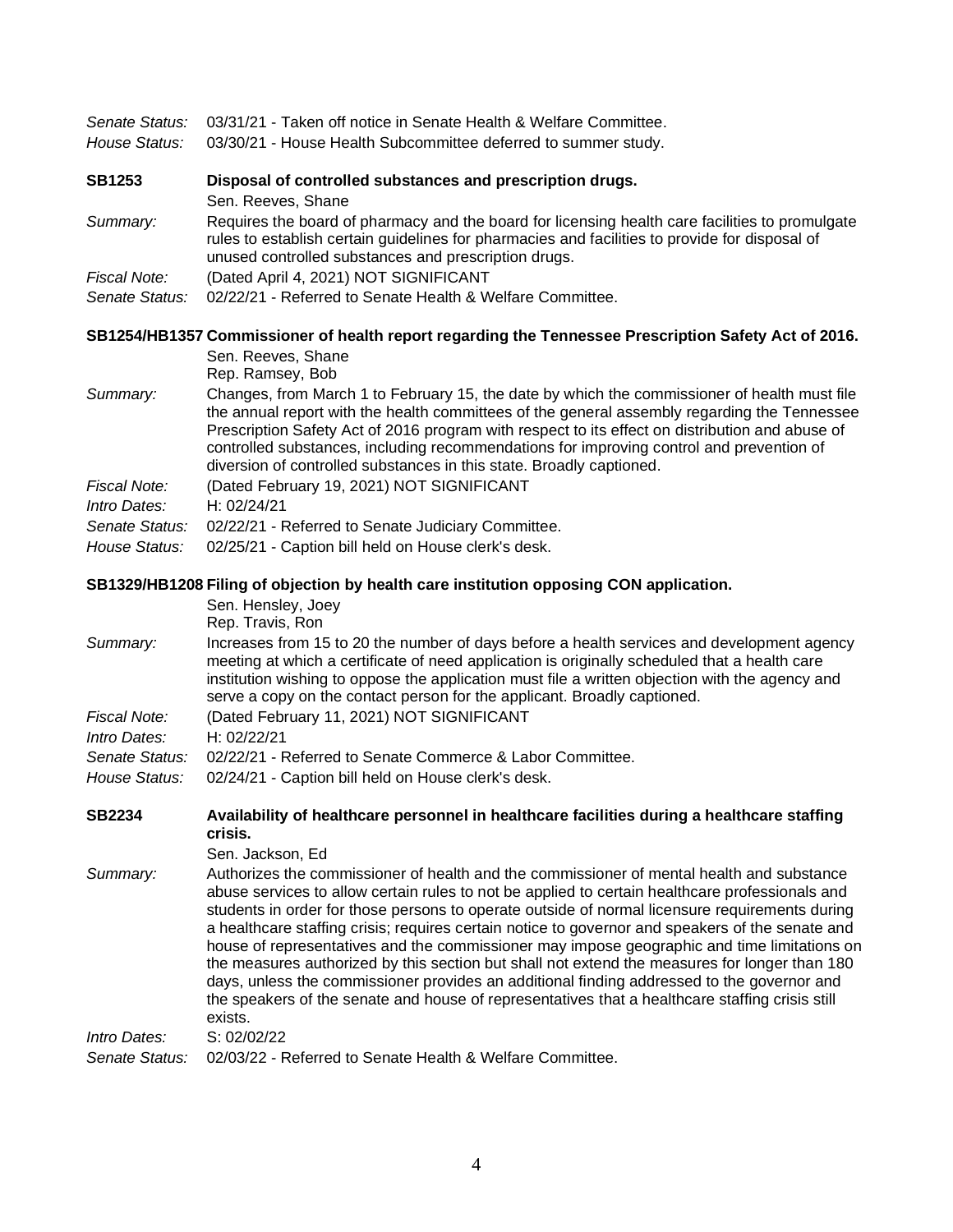| <b>SB2235</b>                  | Availability of healthcare personnel in healthcare facilities.                                                                                                                                                                                                                                                                                                                                                                                              |
|--------------------------------|-------------------------------------------------------------------------------------------------------------------------------------------------------------------------------------------------------------------------------------------------------------------------------------------------------------------------------------------------------------------------------------------------------------------------------------------------------------|
|                                | Sen. Jackson, Ed.                                                                                                                                                                                                                                                                                                                                                                                                                                           |
| Summary:                       | Authorizes the commissioner of health and the commissioner of mental health and substance<br>abuse services to allow certain rules to not be applied to certain healthcare professionals and<br>students in order for those persons to operate outside of normal licensure requirements.<br>Authorizes the department of health and department of mental health and substance abuse<br>services to promulgate rules to effectuate the purposes of this act. |
| <i>Intro Dates:</i>            | S: 02/02/22                                                                                                                                                                                                                                                                                                                                                                                                                                                 |
| Senate Status:                 | 02/02/22 - Withdrawn in Senate.                                                                                                                                                                                                                                                                                                                                                                                                                             |
| <b>SJR993</b>                  | Constitutional amendment - right to refuse medical treatment.<br>Sen. Bowling, Janice                                                                                                                                                                                                                                                                                                                                                                       |
| Summary:                       | Proposes adding a provision to Article I of the Constitution of Tennessee to declare an<br>individual right to refuse medical treatment, and to require that an individual's other rights not be<br>denied or abridged due to the individual exercising the right to refuse medical treatment.                                                                                                                                                              |
| Intro Dates:<br>Senate Status: | S: 02/10/22<br>04/05/22 - Failed in Senate Health & Welfare Committee.                                                                                                                                                                                                                                                                                                                                                                                      |

## **INSURANCE GENERAL**

### **[SB1557/HB1381 Notice to a domestic insurance company that its capital stock is impaired.](https://tls.mleesmith.com/2021-2022/pdf/SB1557.pdf)**

|                                 | Sen. Bailey, Paul<br>Rep. Todd, Chris                                                                                                                                                                                                                                                                                                               |
|---------------------------------|-----------------------------------------------------------------------------------------------------------------------------------------------------------------------------------------------------------------------------------------------------------------------------------------------------------------------------------------------------|
| Summary:                        | Increases from 60 to 90 days the time period following notice to a domestic insurance company<br>that its capital stock is impaired to the extent of 20 percent or more and subject to be made<br>good, within which the company must lawfully repair or reduce its capital or be subject to<br>proceedings by the commissioner. Broadly captioned. |
| Fiscal Note:                    | (Dated February 22, 2021) NOT SIGNIFICANT                                                                                                                                                                                                                                                                                                           |
| Intro Dates:                    | H: 02/24/21                                                                                                                                                                                                                                                                                                                                         |
| Senate Status:<br>House Status: | 04/21/21 - Taken off notice in Senate Commerce & Labor Committee.<br>02/25/21 - Caption bill held on House clerk's desk.                                                                                                                                                                                                                            |
|                                 |                                                                                                                                                                                                                                                                                                                                                     |

### **INSURANCE HEALTH**

| <b>SB603/HB636</b>    | Health Benefit Plan Network Access and Adequacy Act.                                                                                                                                                                                                                                                                                                                                                                                                                                                                                                                                                                                                                                           |
|-----------------------|------------------------------------------------------------------------------------------------------------------------------------------------------------------------------------------------------------------------------------------------------------------------------------------------------------------------------------------------------------------------------------------------------------------------------------------------------------------------------------------------------------------------------------------------------------------------------------------------------------------------------------------------------------------------------------------------|
|                       | Sen. Watson, Bo                                                                                                                                                                                                                                                                                                                                                                                                                                                                                                                                                                                                                                                                                |
|                       | Rep. Smith, Robin - RESIGNED 03-07-22                                                                                                                                                                                                                                                                                                                                                                                                                                                                                                                                                                                                                                                          |
| Summary:              | Enacts the "Health Benefit Plan Network Access and Adequacy Act," which establishes<br>standards for the creation and maintenance of networks by health carriers. Defines "network"<br>as the group or groups of participating providers providing services under a network plan.<br>Defines "health carrier" as an entity subject to the insurance laws and rules of this state or<br>subject to the jurisdiction of the commissioner, that contracts or offers to contract to provide,<br>deliver, arrange for, pay for or reimburse the costs of healthcare services. States that violation<br>of the act is a class A misdemeanor subject to a fine of between \$500 and \$5,000. (36 pp.) |
| Amendment<br>Summary: | Senate Commerce & Labor Committee amendment 1, House Insurance Committee<br>amendment 1 (006804) specifies that the act does not apply to the TennCare, CoverKids or any<br>successor programs. Establishes protocol for if a provider relies on the health care network's<br>participation method. House Government Operations Committee amendment 1 (007276)<br>clarifies that an individual must be declared dead by a licensed physician.                                                                                                                                                                                                                                                  |
| Fiscal Note:          | (Dated February 27, 2021) Increase State Expenditures \$171,700/FY21-22 \$168,500/FY22-23<br>and Subsequent Years Other Fiscal Impact An additional increase in state expenditures to the<br>Division of TennCare may be realized as a result of this legislation, as well as a corresponding<br>increase in federal expenditures. The extent of any increase in HB 636 - SB 603 1 expenditures                                                                                                                                                                                                                                                                                                |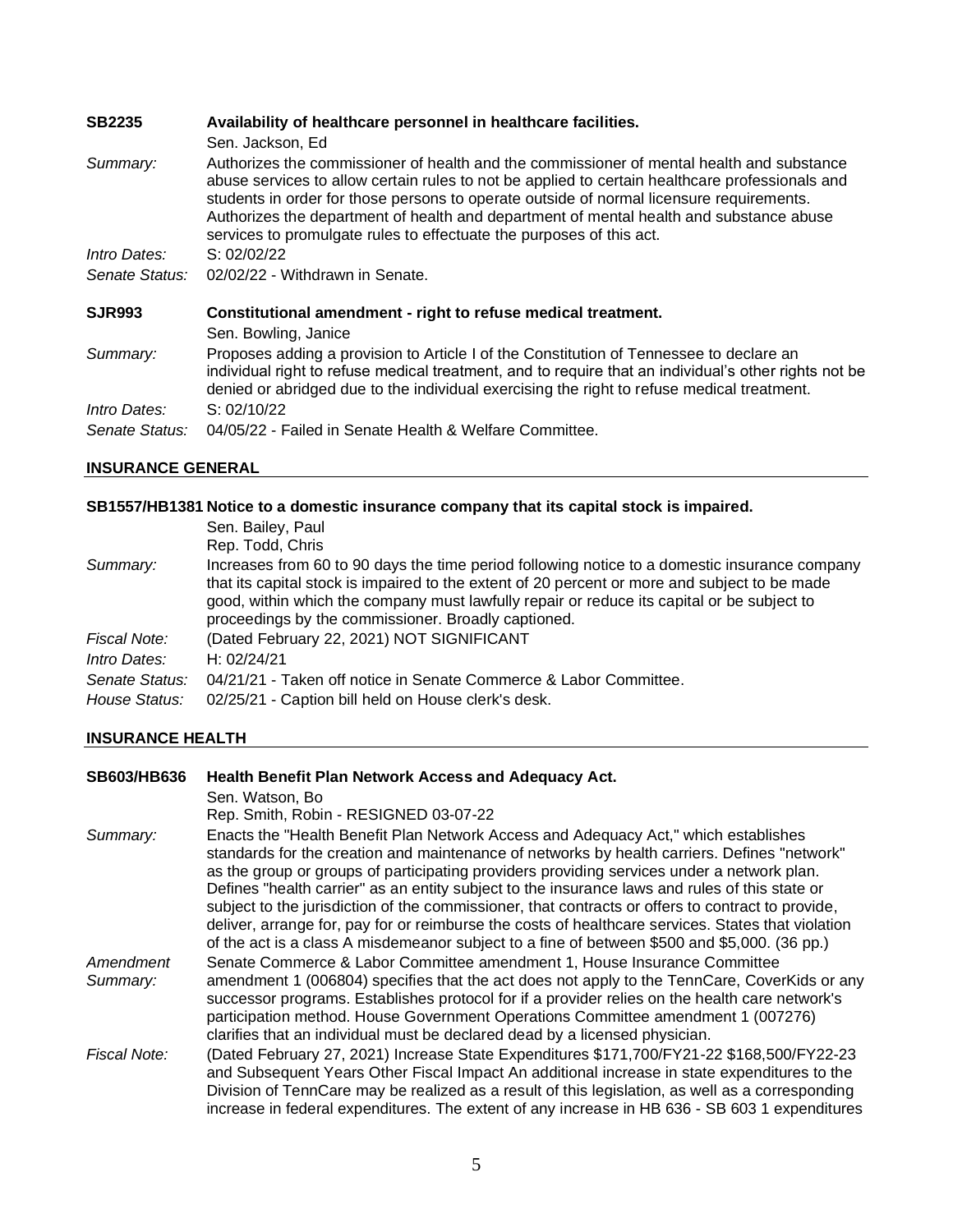|                      | associated with an increase in provider rates and paying out-of- network providers is unknown<br>and dependent upon further action by the Department of Commerce and Insurance. Passage of<br>the proposed legislation could jeopardize a portion or all of federal funding to the Division of<br>TennCare received for the Medicaid program of approximately \$9,502,600,952 in FY21-22 and<br>subsequent years if it is determined the state is noncompliant with federal law. |
|----------------------|----------------------------------------------------------------------------------------------------------------------------------------------------------------------------------------------------------------------------------------------------------------------------------------------------------------------------------------------------------------------------------------------------------------------------------------------------------------------------------|
| Intro Dates:         | S: 02/10/21, H: 02/10/21                                                                                                                                                                                                                                                                                                                                                                                                                                                         |
| Senate Status:       | 04/21/21 - Senate Commerce & Labor Committee deferred to 2022 after adopting amendment<br>1 (006804).                                                                                                                                                                                                                                                                                                                                                                            |
| House Status:        | 04/27/21 - Taken off notice in House Finance, Ways & Means Subcommittee.                                                                                                                                                                                                                                                                                                                                                                                                         |
| Executive<br>Status: | 03/15/21 - Joint Council on Pensions and Insurance released to standing committees with<br>favorable comment.                                                                                                                                                                                                                                                                                                                                                                    |
| SB838/HB939          | State health plan rates.                                                                                                                                                                                                                                                                                                                                                                                                                                                         |
|                      | Sen. Niceley, Frank<br>Rep. Sparks, Mike                                                                                                                                                                                                                                                                                                                                                                                                                                         |
| Summary:             | Requires the state group insurance plan establish an alternate allowable charges schedule<br>providing an enrollee to use any licensed medical provider in the United States services without<br>resulting in out-of-network cost sharing charges beginning in 2022. Establishes limitations on<br>costs and requires the plan to have a preferred tier and non-preferred tier.                                                                                                  |
| Fiscal Note:         | (Dated March 18, 2021) Decrease State Expenditures \$10,494,700/FY21-22<br>\$20,989,400/FY22-23 and Subsequent Years Decrease Federal Expenditures<br>\$1,025,300/FY21-22 \$2,050,600/FY22-23 and Subsequent Years                                                                                                                                                                                                                                                               |
| Intro Dates:         | S: 02/10/21, H: 02/11/21                                                                                                                                                                                                                                                                                                                                                                                                                                                         |
| Senate Status:       | 02/11/21 - Referred to Senate Commerce & Labor Committee.                                                                                                                                                                                                                                                                                                                                                                                                                        |
| House Status:        | 03/31/21 - House Public Service Subcommittee deferred to summer study.                                                                                                                                                                                                                                                                                                                                                                                                           |
| Executive<br>Status: | 03/29/21 - Joint Council on Pensions and Insurance released to standing committees with<br>unfavorable comment.                                                                                                                                                                                                                                                                                                                                                                  |

## **[SB1248/HB1195 Communication regarding patient's medical claim.](https://tls.mleesmith.com/2021-2022/pdf/SB1248.pdf)**

|                       | Sen. Reeves, Shane<br>Rep. Garrett, Johnny                                                                                                                                                                                                                                                                                                                                                                                                                                                                                                                                                                                                                                                                                                                                                                                                                               |
|-----------------------|--------------------------------------------------------------------------------------------------------------------------------------------------------------------------------------------------------------------------------------------------------------------------------------------------------------------------------------------------------------------------------------------------------------------------------------------------------------------------------------------------------------------------------------------------------------------------------------------------------------------------------------------------------------------------------------------------------------------------------------------------------------------------------------------------------------------------------------------------------------------------|
| Summary:              | Requires health facilities to notify a patient of communication between the health facility and a<br>health insurance entity concerning healthcare services covered by the patient's health<br>insurance coverage within two business days of the communication. Requires the notification to<br>be through electronic means and include a summary.                                                                                                                                                                                                                                                                                                                                                                                                                                                                                                                      |
| Amendment<br>Summary: | Senate amendment 2 (013467) requires a health insurance entity, a health services provider, or<br>a health facility to notify a patient of communication among the entity, a health services<br>provider, and a health facility concerning the patient's medical claim within five business days<br>after the communication has occurred. Requires a utilization review agent who requires<br>additional information from an enrollee, provider, or healthcare facility to make a determination<br>on a request for prior authorization no later than five days after the receipt of the request.<br>Effective January 1, 2023. House amendment 2 (006961) removes the definition of "patient"<br>from this bill, which had been previously defined as "an individual who has health insurance<br>coverage and is being treated by a provider for a healthcare service". |
| Fiscal Note:          | (Dated March 10, 2021) NOT SIGNIFICANT                                                                                                                                                                                                                                                                                                                                                                                                                                                                                                                                                                                                                                                                                                                                                                                                                                   |
| Intro Dates:          | H: 02/22/21                                                                                                                                                                                                                                                                                                                                                                                                                                                                                                                                                                                                                                                                                                                                                                                                                                                              |
| Senate Status:        | 02/24/22 - Senate passed with amendment 2 (013467).                                                                                                                                                                                                                                                                                                                                                                                                                                                                                                                                                                                                                                                                                                                                                                                                                      |
| House Status:         | 03/03/22 - House concurred in Senate amendment 2 (013467).                                                                                                                                                                                                                                                                                                                                                                                                                                                                                                                                                                                                                                                                                                                                                                                                               |
| Executive<br>Status:  | 03/30/22 - Enacted as Public Chapter 0664 effective March 18, 2022.                                                                                                                                                                                                                                                                                                                                                                                                                                                                                                                                                                                                                                                                                                                                                                                                      |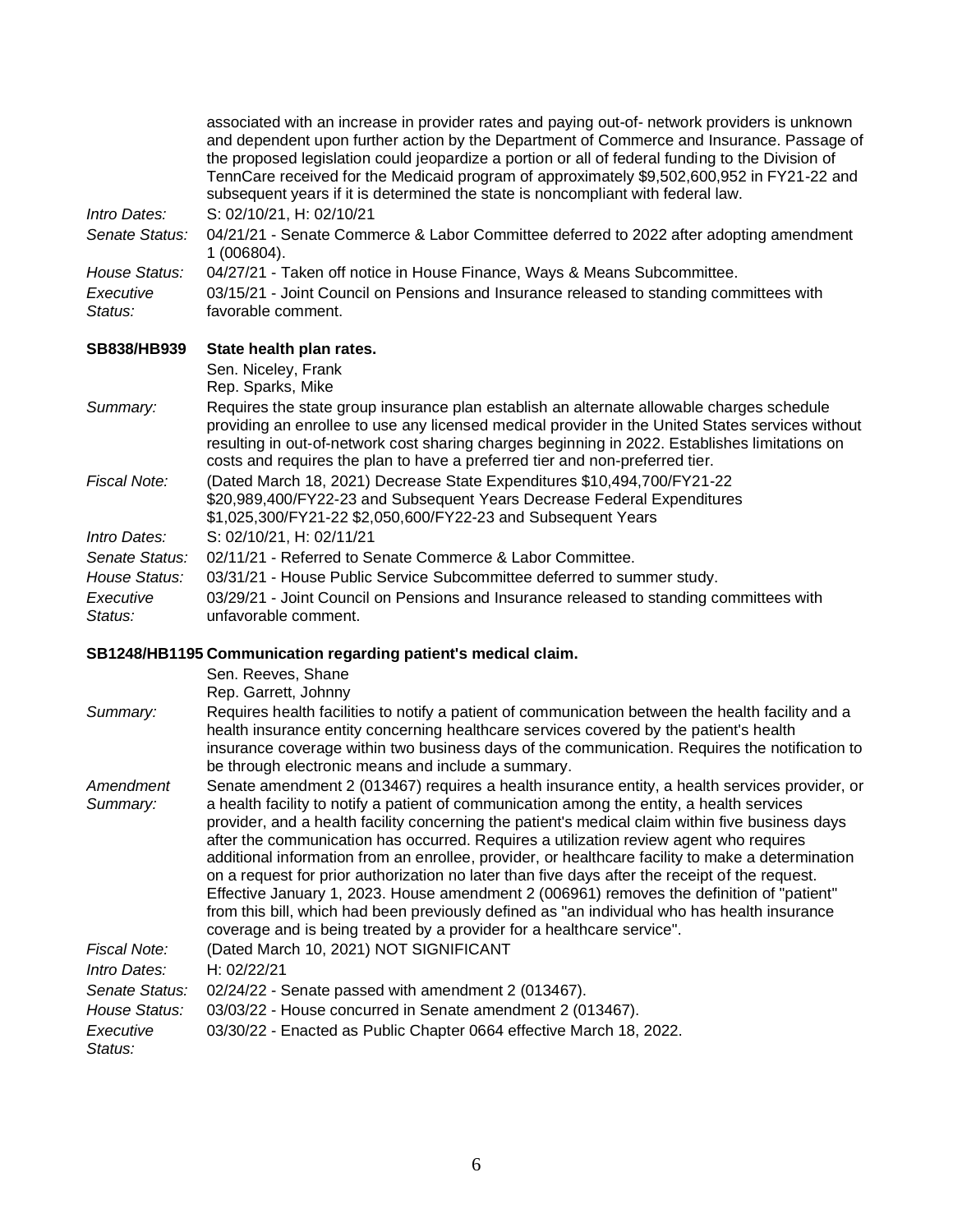### **[SB1249/HB1530 Providing information about enrollee's benefit and covered medication.](https://tls.mleesmith.com/2021-2022/pdf/SB1249.pdf)**

| Summary:             | Sen. Reeves, Shane<br>Rep. Hicks, Gary<br>Requires a health plan or pharmacy benefits manager to provide specific cost, benefit, and<br>coverage data regarding covered medication upon the request of an enrollee or their authorized<br>representative. Specifies that the data is to include the enrollee's eligibility for each medication,<br>a list of clinically appropriate alternatives, cost-sharing information for the medications and |
|----------------------|----------------------------------------------------------------------------------------------------------------------------------------------------------------------------------------------------------------------------------------------------------------------------------------------------------------------------------------------------------------------------------------------------------------------------------------------------|
| Fiscal Note:         | clinically appropriate alternatives and applicable utilization management requirements.<br>(Dated March 5, 2021) Increase State Expenditures - \$1,476,700/FY21-22 \$852,800/FY22-23<br>and Subsequent Years Increase Federal Expenditures - \$5,851,300/FY21-22 \$2,014,000/FY22-<br>23 and Subsequent Years SB 1249 - HB 1530 1                                                                                                                  |
| Intro Dates:         | H: 02/25/21                                                                                                                                                                                                                                                                                                                                                                                                                                        |
| Senate Status:       | 02/22/21 - Referred to Senate Commerce & Labor Committee.                                                                                                                                                                                                                                                                                                                                                                                          |
| House Status:        | 03/01/21 - Referred to House Insurance Subcommittee.                                                                                                                                                                                                                                                                                                                                                                                               |
| Executive<br>Status: | 03/29/21 - Joint Council on Pensions and Insurance released to standing committees with<br>unfavorable comment.                                                                                                                                                                                                                                                                                                                                    |
| <b>SB1295/HB914</b>  | Method of calculating payment for services rendered by a chiropractor.                                                                                                                                                                                                                                                                                                                                                                             |
|                      | Sen. Roberts, Kerry<br>Rep. Hawk, David                                                                                                                                                                                                                                                                                                                                                                                                            |
| Summary:             | Prohibits the method of calculating payment for services rendered by a chiropractor from being<br>different from the calculation for a medical physician under a sickness and accident health<br>insurance policy or service contract.                                                                                                                                                                                                             |
| Fiscal Note:         | (Dated March 11, 2021) Increase State Expenditures \$1,464,000/FY21-22 \$2,928,000/FY22-23<br>and Subsequent Years Increase Federal Expenditures \$95,700/FY21-22 \$191,400/FY22-23<br>and Subsequent Years Increase Local Expenditures \$223,800/FY21-22* \$447,500/FY22-23<br>and Subsequent Years*                                                                                                                                              |
| Intro Dates:         | H: 02/11/21                                                                                                                                                                                                                                                                                                                                                                                                                                        |
| Senate Status:       | 02/22/21 - Referred to Senate Commerce & Labor Committee.                                                                                                                                                                                                                                                                                                                                                                                          |
| House Status:        |                                                                                                                                                                                                                                                                                                                                                                                                                                                    |

*Executive Status:* 03/29/21 - Joint Council on Pensions and Insurance released to standing committees with unfavorable comment.

## **[SB2453/HB2655 Telehealth services reimbursement regulations.](https://tls.mleesmith.com/2021-2022/pdf/SB2453.pdf)**

|                       | Sen. Yager, Ken<br>Rep. Hawk, David                                                                                                                                                                                                                                                                                                                                                                                                                                                                                                       |
|-----------------------|-------------------------------------------------------------------------------------------------------------------------------------------------------------------------------------------------------------------------------------------------------------------------------------------------------------------------------------------------------------------------------------------------------------------------------------------------------------------------------------------------------------------------------------------|
| Summary:              | Extends the statutory provision regulating reimbursements for healthcare services provided<br>during a telehealth encounter beyond April 1, 2022. Tolls for the duration of any state of<br>emergency the 16-month period that a provider can offer telemedicine services to the patient<br>without having an in-person encounter. Allows a healthcare provider to provide medical<br>services through telehealth if the service is not otherwise outside the provider's license.                                                         |
| Amendment<br>Summary: | House amendment 1 (014001) extends indefinitely the period for reimbursement for healthcare<br>services provided by a telehealth encounter past April 1, 2022. Tolls the 16-month period that a<br>provider can offer telemedicine services to their patient without having an in-person encounter<br>for the duration of a state of emergency declared by the governor, provided that the healthcare<br>services provider or the patient, or both, are located in the geographical area covered by the<br>applicable state of emergency. |
| Fiscal Note:          | (Dated February 12, 2022) NOT SIGNIFICANT                                                                                                                                                                                                                                                                                                                                                                                                                                                                                                 |
| Intro Dates:          | S: 02/03/22, H: 02/03/22                                                                                                                                                                                                                                                                                                                                                                                                                                                                                                                  |
| Senate Status:        | $03/21/22$ - Senate passed.                                                                                                                                                                                                                                                                                                                                                                                                                                                                                                               |
| House Status:         | 02/28/22 - House passed with amendment 1 (014001).                                                                                                                                                                                                                                                                                                                                                                                                                                                                                        |
| Executive<br>Status:  | 04/08/22 - Enacted as Public Chapter 0766 effective April 1, 2022.                                                                                                                                                                                                                                                                                                                                                                                                                                                                        |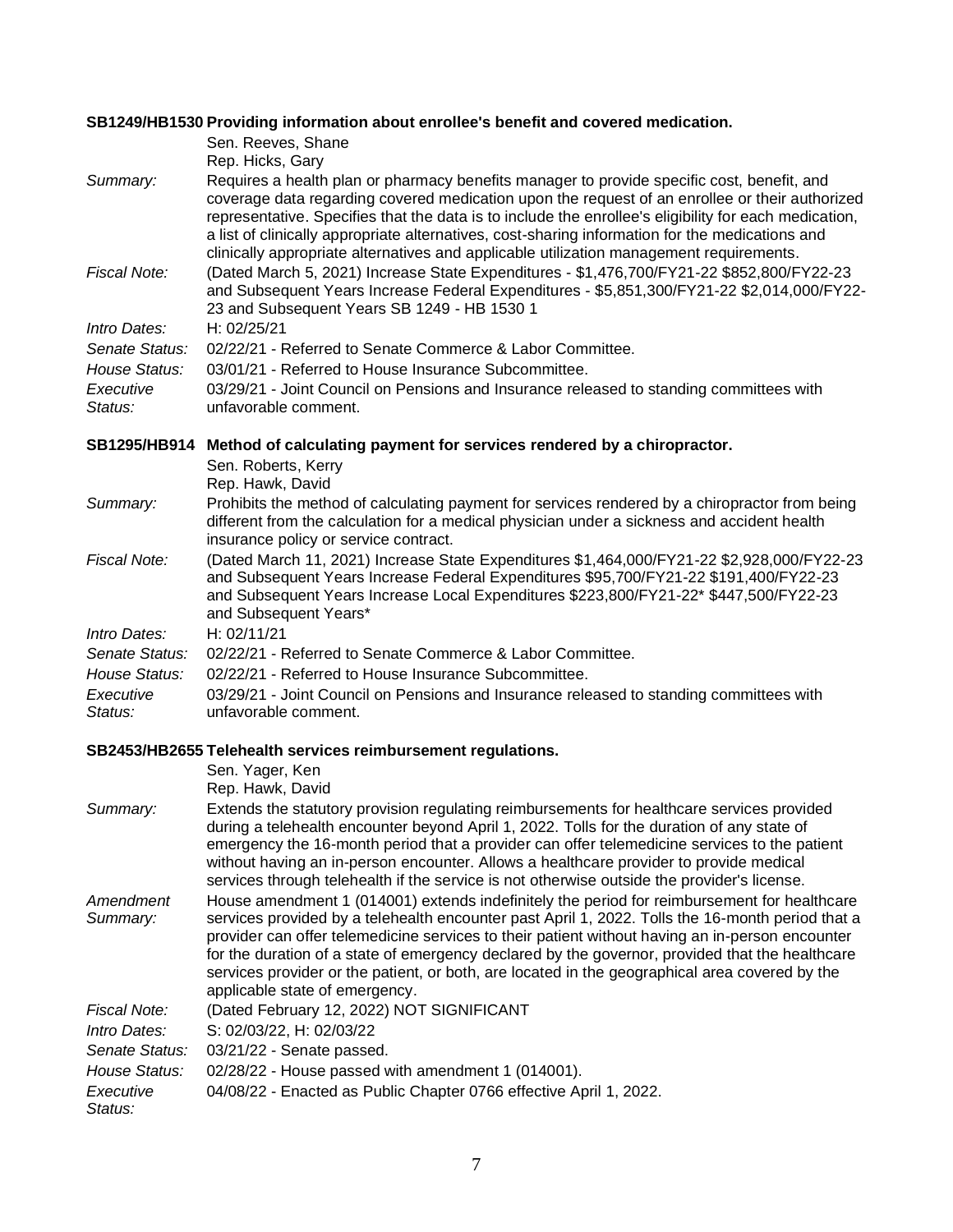| <b>HB1841</b> | Reimbursements for healthcare services provided during a telehealth encounter.                                                                                                                                                                                                                                                                                                                      |
|---------------|-----------------------------------------------------------------------------------------------------------------------------------------------------------------------------------------------------------------------------------------------------------------------------------------------------------------------------------------------------------------------------------------------------|
|               | Rep. Hawk, David                                                                                                                                                                                                                                                                                                                                                                                    |
| Summary:      | Extends the statutory provision regulating reimbursements for healthcare services provided<br>during a telehealth encounter beyond April 1, 2022, which is date statute is set to be repealed<br>under current law. Tolls, for the duration of any state of emergency, the 16-month period that a<br>provider can offer telemedicine services to the patient without having an in-person encounter. |
| Intro Dates:  | H: $01/20/22$                                                                                                                                                                                                                                                                                                                                                                                       |
| House Status: | 02/02/22 - Withdrawn in House.                                                                                                                                                                                                                                                                                                                                                                      |

#### **LABOR LAW**

#### **[SB672/HB1295 Tennessee Family Insurance Act.](https://tls.mleesmith.com/2021-2022/pdf/SB0672.pdf)**

Sen. Kyle, Sara Rep. Johnson, Gloria *Summary:* Enacts the "Tennessee Family Insurance Act," which establishes that family and medical leave insurance benefits are payable to a covered individual who is caring for a new child during the first year of adoption or placement, is caring for a family member with a serious health condition, has a serious health condition that makes them unable to perform their job duties or has a qualifying exigency resulting from the deployment of a family member. Specifies that the maximum amount of time benefits are payable during a year is 12 weeks. Creates the family and medical leave insurance fund in the state treasury to pay family and medical leave insurance benefits. Prohibits employers from interfering with the right to family and medical leave insurance. Establishes regulations for the calculation and payment of benefits. (13 pp.) *Fiscal Note:* (Dated March 26, 2021) Increase State Revenue \$178,125,000/FY21-22/Family and Medical Leave Insurance Fund \$356,250,000/FY22-23 and Subsequent Years/Family and Medical Leave Insurance Fund Increase State Expenditures \$7,820,800/FY21-22/General Fund \$15,641,600/FY22-23 and Subsequent Years/General Fund \$178,125,000/FY21-22/Family and Medical Leave Insurance Fund \$356,250,000/FY22-23 and Subsequent Years/Family and Medical Leave Insurance Fund Increase Local Expenditures Exceeds \$20,625,000/FY21-22\* Exceeds \$41,250,000/FY22-23 and Subsequent Years\* SB 672 - HB 1295 2 *Intro Dates:* S: 02/10/21, H: 02/22/21 *Senate Status:* 03/15/22 - Taken off notice in Senate Commerce & Labor Committee. *House Status:* 03/16/22 - Returned to House clerk's desk.

#### **PROFESSIONS & LICENSURE**

| <b>SB292/HB1240</b>   | Waiving licensure fees for healthcare professionals.<br>Sen. Robinson, Katrina - EXPELLED 02-02-22<br>Rep. Parkinson, Antonio                                                                                                                                                                                                                                                                                                                                                                                                                                                                                                                                                                                                     |
|-----------------------|-----------------------------------------------------------------------------------------------------------------------------------------------------------------------------------------------------------------------------------------------------------------------------------------------------------------------------------------------------------------------------------------------------------------------------------------------------------------------------------------------------------------------------------------------------------------------------------------------------------------------------------------------------------------------------------------------------------------------------------|
| Summary:              | Waives licensure fees for healthcare professionals from July 1, 2021, to June 30, 2025.<br>Requires licensing authorities to refund the portion of any licensure fee paid to the authority that<br>is credited to a healthcare provider for that period of time. Broadly captioned.                                                                                                                                                                                                                                                                                                                                                                                                                                               |
| Amendment<br>Summary: | House Health Subcommittee amendment 1 (004639) waives the licensing fee for 1 year or until<br>the conclusion of the COVID-19 pandemic.                                                                                                                                                                                                                                                                                                                                                                                                                                                                                                                                                                                           |
| Fiscal Note:          | (Dated March 14, 2021) Decrease State Revenue - \$22,823,600/FY21-22/Health Related<br>Boards \$22,823,600/FY22-23/Health Related Boards \$22,823,600/FY23-24/Health Related<br>Boards \$22,823,600/FY24-25/Health Related Boards Increase to state Expenditures -<br>\$22,700,000/FY21-22/General Fund \$22,700,000/FY22-23/General Fund \$22,700,000/FY23-<br>24/General Fund \$22,700,000/FY24-25/General Fund Pursuant to Tenn. Code Ann. 4-29-121,<br>all health-related boards are required to be self-supporting over a two-year period. The Boards<br>had an annual surplus of \$2,524,075 in FY18-19, an annual surplus of \$1,107,948 in FY19-20,<br>and a cumulative reserve balance of \$34,229,587 on June 30, 2020. |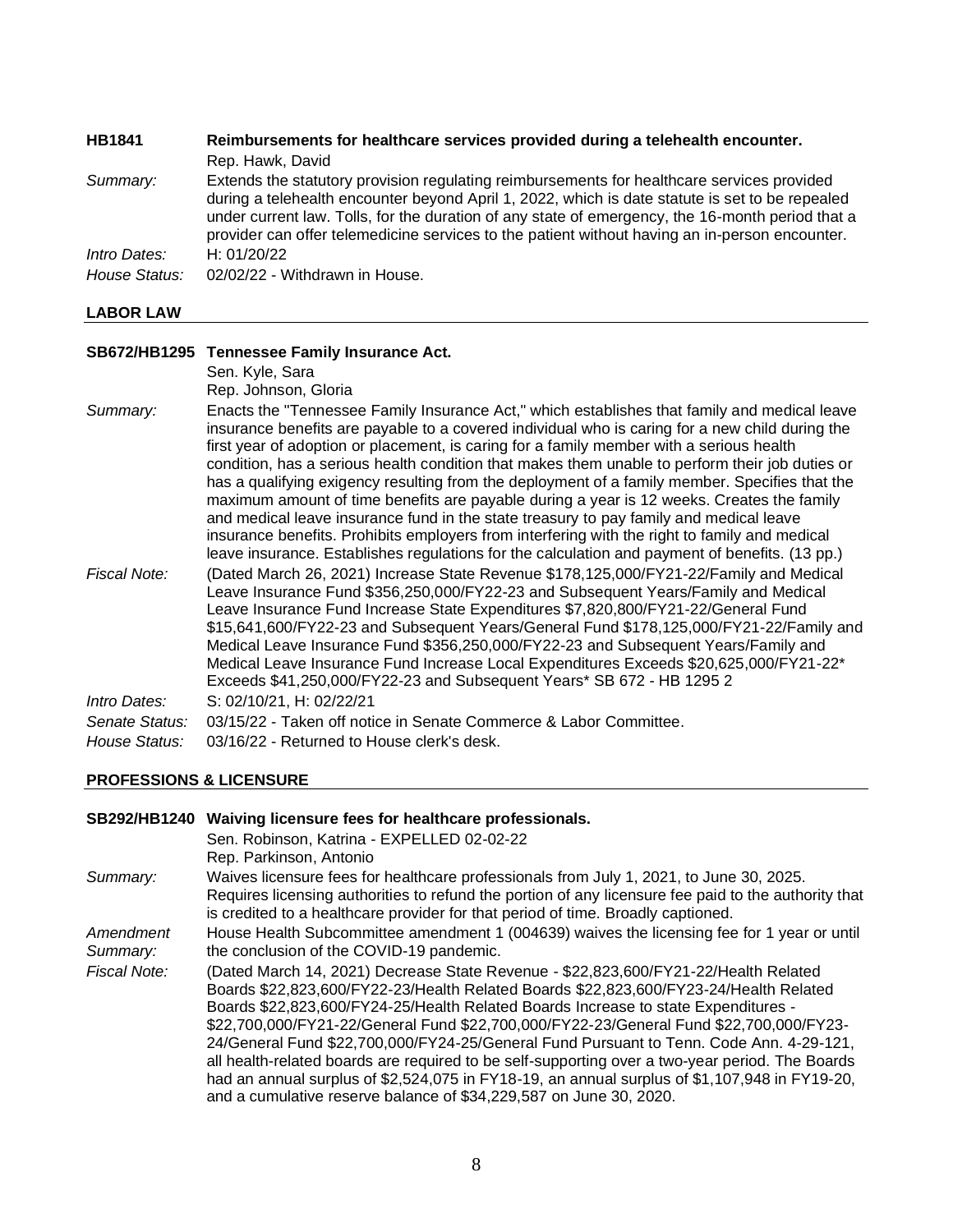| Intro Dates:                 | S: 02/08/21, H: 02/22/21                                                                                                                                                                                                                                                                                                                                                                                                                                            |
|------------------------------|---------------------------------------------------------------------------------------------------------------------------------------------------------------------------------------------------------------------------------------------------------------------------------------------------------------------------------------------------------------------------------------------------------------------------------------------------------------------|
| Senate Status:               | 04/13/21 - Taken off notice in Senate Health & Welfare Committee.                                                                                                                                                                                                                                                                                                                                                                                                   |
| House Status:                | 04/06/21 - Failed in House Health Subcommittee after adopting amendment 1 (004639).                                                                                                                                                                                                                                                                                                                                                                                 |
| <b>SB1094</b>                | Allows chiropractors to complete annually required continuing education courses via<br>remote learning.<br>Sen. Southerland, Steve                                                                                                                                                                                                                                                                                                                                  |
| Summary:                     | Establishes that chiropractors may complete annually required continuing education<br>requirements via remote learning. Specifies that chiropractors may not be denied continuing<br>education credit for the sole reason that they completed the course via remote learning.<br>Mandates that the board of chiropractic examiners may not deny accreditation to any course for<br>the sole reason that it can be completed via remote learning. Broadly captioned. |
| Fiscal Note:<br>Intro Dates: | (Dated March 31, 2021) NOT SIGNIFICANT<br>S: 02/11/21                                                                                                                                                                                                                                                                                                                                                                                                               |
| Senate Status:               | 02/22/21 - Referred to Senate Health & Welfare Committee.                                                                                                                                                                                                                                                                                                                                                                                                           |

## **[SB2295/HB2545 Qualifications for certification as a medication aide.](https://tls.mleesmith.com/2021-2022/pdf/SB2295.pdf)**

|                       | Sen. Bell, Mike<br>Rep. Alexander, Rebecca                                                                                                                                                                                                                                                                                                                                                                                                                                                                                                    |
|-----------------------|-----------------------------------------------------------------------------------------------------------------------------------------------------------------------------------------------------------------------------------------------------------------------------------------------------------------------------------------------------------------------------------------------------------------------------------------------------------------------------------------------------------------------------------------------|
| Summary:              | Makes various changes to the qualifications for certification as a medication aide by the board<br>of nursing including age and schooling. Permits graduates of certain nursing programs to<br>perform the duties of a medication aide if certain conditions are met including qualifications and<br>applications requirements.                                                                                                                                                                                                               |
| Amendment<br>Summary: | House amendment 1 (016580) restores the responsibility for including multicultural diversity<br>when developing frameworks and curricula to be taught at appropriate grade levels<br>kindergarten through grade 12 to the state board of education. This amendment also changes<br>this bill's effective date from July 1, 2022, to July 1, 2025.                                                                                                                                                                                             |
| Fiscal Note:          | (Dated February 19, 2022) Increase State Revenue - \$56,200/FY24-25 and Subsequent<br>Years/Board of Nursing. Increase State Expenditures - \$74,500/FY22-23/Board of Nursing<br>\$62,800/FY23-24 and Subsequent Years/Board of Nursing. Pursuant to Tenn. Code Ann. 4-29-<br>121, all health-related boards are required to be self-supporting over a two-year period. The<br>Board of Nursing had a surplus of \$60,992 in FY19-20, a surplus of \$375,321 in FY20-21, and a<br>cumulative reserve balance of \$9,054,180 on June 30, 2021. |
| Intro Dates:          | S: 02/02/22, H: 02/03/22                                                                                                                                                                                                                                                                                                                                                                                                                                                                                                                      |
| Senate Status:        | 04/28/22 - Senate concurred in House amendment 1 (016580).                                                                                                                                                                                                                                                                                                                                                                                                                                                                                    |
| House Status:         | 04/27/22 - House passed with amendment 1 (016580).                                                                                                                                                                                                                                                                                                                                                                                                                                                                                            |
| Executive<br>Status:  | 04/28/22 - Sent to the speakers for signatures.                                                                                                                                                                                                                                                                                                                                                                                                                                                                                               |

## **[SB2689/HB2478 Occupational therapy licensure requirements.](https://tls.mleesmith.com/2021-2022/pdf/SB2689.pdf)**

|                | Sen. Pody, Mark<br>Rep. Hawk, David                                                                                                                                                                                                                                                                                                                                                                                                                                                                              |
|----------------|------------------------------------------------------------------------------------------------------------------------------------------------------------------------------------------------------------------------------------------------------------------------------------------------------------------------------------------------------------------------------------------------------------------------------------------------------------------------------------------------------------------|
| Summary:       | Increases from 90 to 120 days from the date of receipt of a limited permit, the date by which an<br>applicant for licensure as an occupational therapist or as an occupational therapy assistant who<br>has received such permit must take an examination designed to test the applicant's knowledge<br>of the basic and clinical services related to occupational therapy, occupational therapy<br>techniques and methods, and other subjects that may help to determine an applicant's fitness to<br>practice. |
| Fiscal Note:   | (Dated February 1, 2022) NOT SIGNIFICANT                                                                                                                                                                                                                                                                                                                                                                                                                                                                         |
| Intro Dates:   | S: 02/03/22, H: 02/02/22                                                                                                                                                                                                                                                                                                                                                                                                                                                                                         |
| Senate Status: | 02/07/22 - Referred to Senate Health & Welfare Committee.                                                                                                                                                                                                                                                                                                                                                                                                                                                        |
| House Status:  | 02/03/22 - Caption bill held on House clerk's desk.                                                                                                                                                                                                                                                                                                                                                                                                                                                              |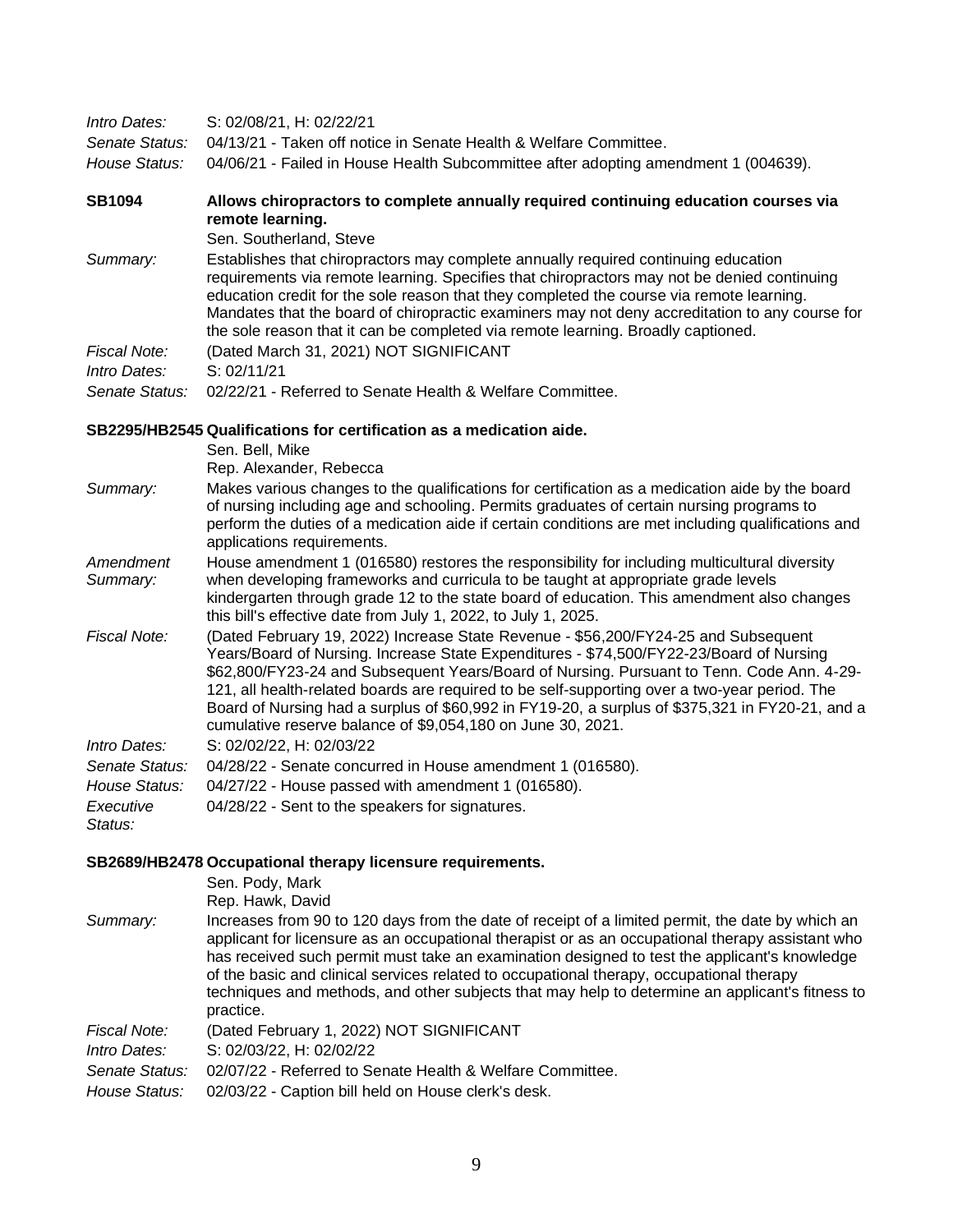#### **[SB1278/HB1258 Annual report on the all payer claims database.](https://tls.mleesmith.com/2021-2022/pdf/SB1278.pdf)**  Sen. Reeves, Shane Rep. Smith, Robin - RESIGNED 03-07-22 *Summary:* Requires reporting on the cost, utilization, and effectiveness of the all payer claims database to be submitted annually on February 15 to the general assembly. *Amendment Summary:* House Insurance Subcommittee amendment 1 (006197) deletes all original language in the bill and establishes a health information committee. Specifies that the purposes of this committee are to facilitate evidence-based improvements to the access, quality and cost of healthcare. Requires the health information committee to establish and operate the all payer claims database. Establishes the membership and appointment process for the committee. *Fiscal Note:* (Dated February 11, 2021) NOT SIGNIFICANT *Intro Dates:* H: 02/22/21 *Senate Status:* 04/06/21 - Taken off notice in Senate Commerce & Labor Committee. *House Status:* 04/06/21 - House Insurance Subcommittee deferred to summer study after adopting amendment 1 (006197). **[SJR25 Authorizes the governor to implement the TennCare III demonstration waiver.](https://tls.mleesmith.com/2021-2022/pdf/SJR0025.pdf)**  Sen. Johnson, Jack *Summary:* Authorizes the governor to implement the TennCare III demonstration waiver. *Fiscal Note:* (Dated January 13, 2021) Other Fiscal Impact An exact fiscal impact cannot be determined with reasonable certainty. No significant administrative cost increases are anticipated as a result of this waiver. Any increase in federal funding associated with achieved savings under this demonstration will not be known until FY22-23. *Intro Dates:* S: 01/13/21 *Senate Status:* 01/14/21 - Senate adopted. *House Status:* 01/15/21 - House concurred. *Executive Status:* 01/15/21 - Signed by governor. **[HJR18 Authorizes the governor to implement the TennCare III demonstration waiver.](https://tls.mleesmith.com/2021-2022/pdf/HJR0018.pdf)**  Rep. Lamberth, William *Summary:* Authorizes the governor to implement the TennCare III demonstration waiver. *Fiscal Note:* (Dated January 13, 2021) Other Fiscal Impact An exact fiscal impact cannot be determined with reasonable certainty. No significant administrative cost increases are anticipated as a result of this waiver. Any increase in federal funding associated with achieved savings under this demonstration will not be known until FY22-23. *House Status:* 01/15/21 - House substituted and conformed to SJR25.

#### **WELFARE**

#### **[SB418/HB602 Medicaid Buy-In Act.](https://tls.mleesmith.com/2021-2022/pdf/SB0418.pdf)**

Sen. Yarbro, Jeff

Rep. Hodges, Jason

*Summary:* Enacts the "Medicaid Buy-In Act," which establishes a medicaid buy-in program to provide residents with a choice of quality, affordable health insurance. Requires the department of finance and administration to establish benefits under the medicaid buy-in plan and to ensure that the covered benefits include ambulatory patient services, emergency services, maternity and newborn care, behavioral health treatment, and other services. Requires the department to pursue available federal funding and financial participation for the services and benefits provided.